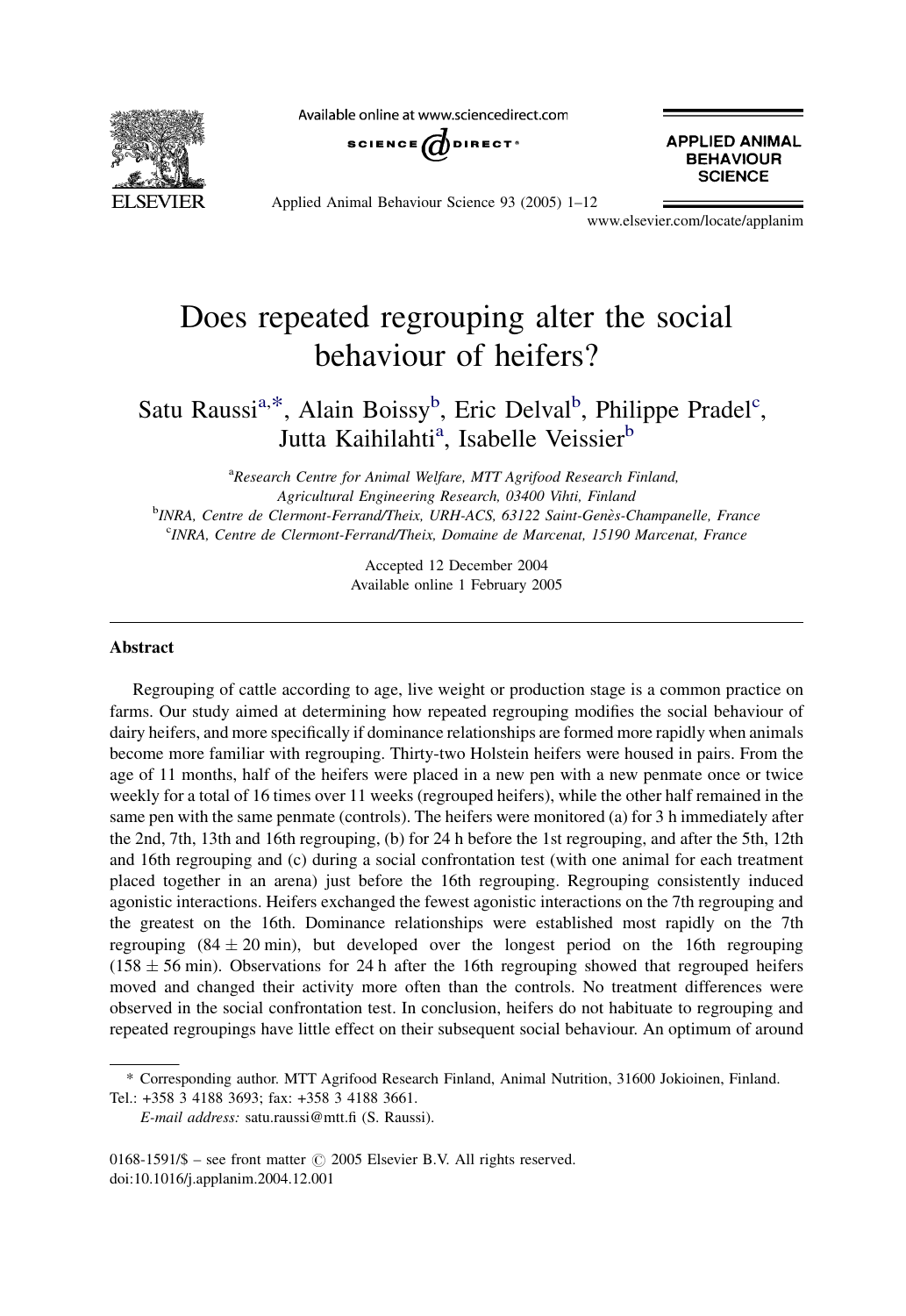seven regroupings appear to produce the fewest agonistic interactions and allow dominance relationships to be established more rapidly.

 $\circ$  2005 Elsevier B.V. All rights reserved.

Keywords: Heifer; Social behaviour; Regrouping; Dominance

## 1. Introduction

In feral cattle, cows, heifers and calves co-habit within a large herd and new members are rarely accepted into the established group (for a review [Bouissou et al., 2001](#page-11-0)). However, dairy calves are separated from the dam soon after birth (within a day to several weeks after birth) and usually reared in groups with other calves born during the same period. Thereafter, heifers of the same year are generally reared together until first calving, before or after which they are integrated into main dairy herd where they can be exposed to further regroupings according to milk yield ([Arave and Albright, 1981; Konggaard et al.,](#page-11-0) [1982](#page-11-0)). Some heifers may also be sold. In contrast to feral cattle, young dairy heifers often undergo many changes in their social environment.

Calves (4.5 months of age) and heifers (18 months of age) with prior experience of regrouping form more stable relationships, fight less and establish dominance relationships more rapidly than animals having no such experience [\(Bouissou, 1975; Veissier et al.,](#page-11-0) [1994](#page-11-0)). In addition, regrouping experiences seem to improve subsequent social behaviour of cattle: 4.5-month-old calves that have been in groups early in life are found at the top of the hierarchy when regrouped with calves of similar age that have been reared in isolation ([Veissier et al., 1994\)](#page-11-0). However, calves of the same age having experienced one regrouping (i.e. housed in individual crates for 3.5 months then regrouped) dominate calves that have been maintained as a group ([Veissier et al., 1994\)](#page-11-0). Hence, there may be an optimum level of social experience, which when exceeded could have detrimental effects on the social behaviour of cattle.

The social behaviour of cattle can also vary with age and maturity. In the first months of life, calves exchange few aggressive interactions, which tend to be more playful and bidirectional, and calves do not form a clear social hierarchy ([Bouissou et al., 2001; Canali](#page-11-0) [et al., 1986; Reinhardt and Reinhardt, 1982\)](#page-11-0). In addition, calves are not particularly aggressive to each other after regrouping compared with semi-mature or adult cattle. For instance [Veissier et al. \(2001\)](#page-11-0) reported less than 2 aggressive interactions between calves during the first 3 h following regrouping whereas [Bouissou \(1974\)](#page-11-0) observed 10 aggressive interactions of heifers within the first hour of regrouping. Calves also habituate to regrouping, whereby they are less and less agitated when regrouping is repeated [\(Veissier](#page-11-0) [et al., 2001](#page-11-0)). After puberty, dominance related behaviours and adult type agonistic interactions, such as butting and threatening behaviour become more prevalent [\(Bouissou,](#page-11-0) [1977](#page-11-0)). Therefore, regrouping would be expected to affect semi-mature heifers' more than young calves.

In addition to the dominance hierarchy, the social organisation of cattle is characterised by affinity bonds that are responsible for the cohesion of a group ([Arnold, 1985](#page-11-0)). In calves, these bonds are strongly influenced by the time animals have been together ([Ewbank, 1967](#page-11-0)).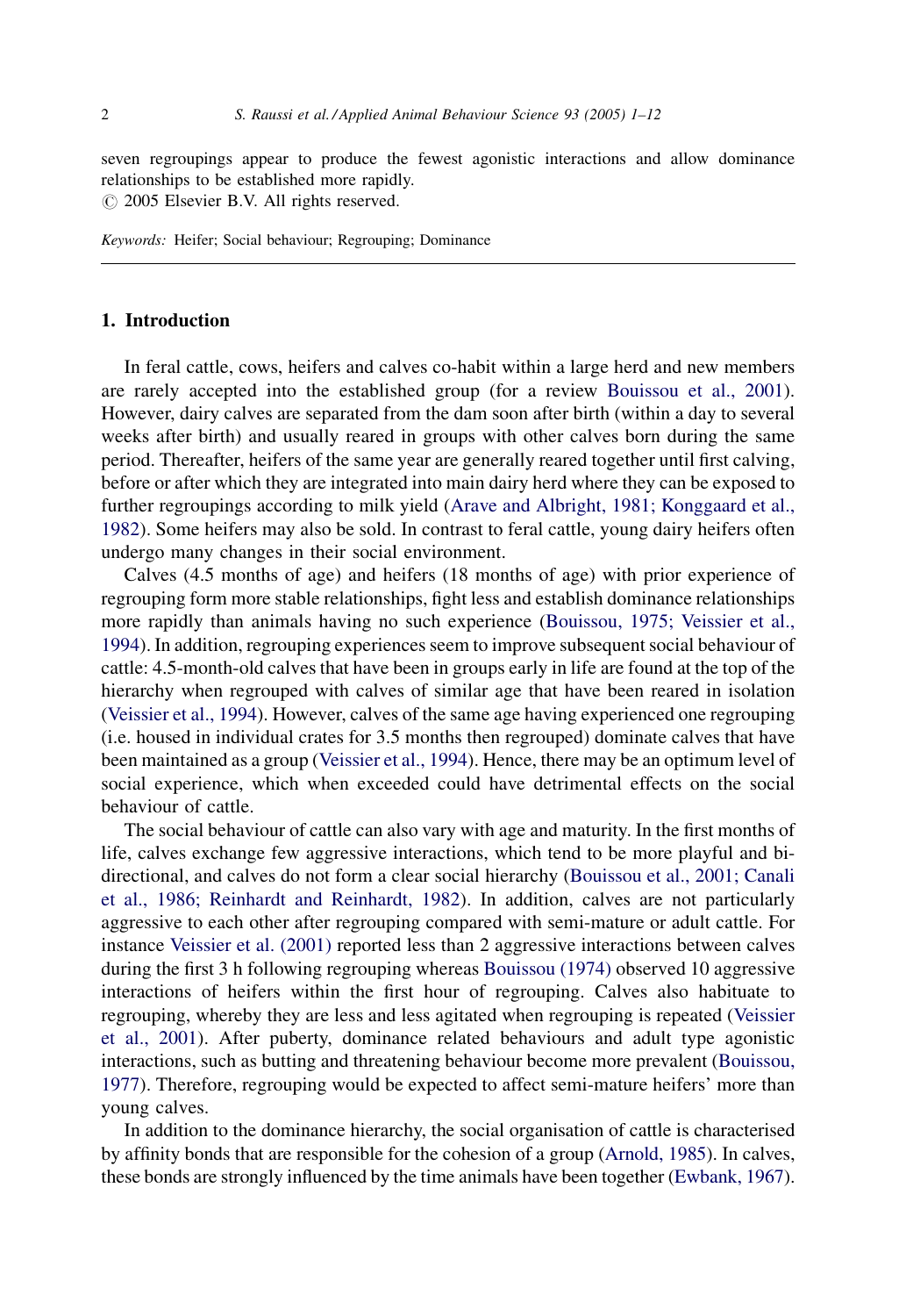In this paper, we examined the extent to which repeated regrouping alters the social behaviour of heifers following further regroupings (aggressive behaviour and affinities). More specifically, this work tested the regrouping of heifers based on two alternative working hypotheses namely: (1) heifers may habituate to regrouping, in which case they would be less and less agitated as regrouping is repeated or (2) as heifers acquire more experience of regrouping, dominance relationships may be formed more and more rapidly, resulting in less and less agonistic interactions.

## 2. Materials and methods

The experiment was conducted at the experimental farm of INRA at Marcenat (Cantal, France). Based on French and Finnish regulations, the scientists involved in the experiment (I. Veissier and A. Boissy in France, and S. Raussi in Finland) are licensed to perform such experiments on animals, while the personnel responsible for rearing the animals and collecting samples have completed approved training courses.

#### 2.1. Animals, housing and experimental treatments

Thirty-two Holstein Friesian female calves born in October 2000 were used. Ten calves were from the INRA Marcenat experimental farm and 22 from the INRA experimental farm of Les Monts Dore (Puy de Dôme, France). Soon after birth, calves were transported to the calf experimental barn. Calves were housed in pairs in  $1.8 \text{ m} \times 2 \text{ m}$  pens separated by solid wooden partitions and bedded with straw. The temperature in the barn was maintained between  $+12$  and  $+20$  °C and constant lighting was provided between 08:00 and 18:00 h. The calves were fed milk replacer (Univor energie, Centraliment France) and hay. They were weaned from milk at 12 weeks of age. The pairs of calves were allocated to two treatments (regrouped versus control, see below) so that their date of birth, live weight at parturition and farm of origin were similar between treatments. At 6 months of age, paired animals (termed heifers thereafter) were moved to a second barn into pens  $(4 \text{ m} \times 5 \text{ m})$  fitted with 2 m high solid wooden partitions and bedded with straw. A hayrack and a feed trough for concentrates were placed on one side of the pen. The animals were fed hay (10 kg/day/animal) and concentrates (Gala elevage, Centraliment France, 2.5 kg/day/ animal) between 08:00 and 09:00 h each day. Stockpersons checked the health of the animals twice daily and appropriate medical treatments were administered where necessary. On reaching 10 months of age, heifers were blood sampled and progesterone assays were performed on two occasions with a 10-day interval in between to ensure that each heifer had reached puberty. Because some heifers were not cycling a treatment had to be administered to induce oestrus. Heifers 10.5 months of age, received an IM injection of 3 mg Norgestomet (17-alpha-acetoxy-11-beta-methyl-19-norpreg-4-en-3.20-dione) and 3.8 mg oestradiol and were given a subcutaneous 3 mg Norgestomet implant in the ear that was maintained for 10 days. All heifers, irrespective of cyclic activity were implanted to remove bias in the experiment.

Eight pairs of heifers were kept in the same pens from the beginning to the end of the treatment period (controls). For the remaining eight pairs, heifers were housed in different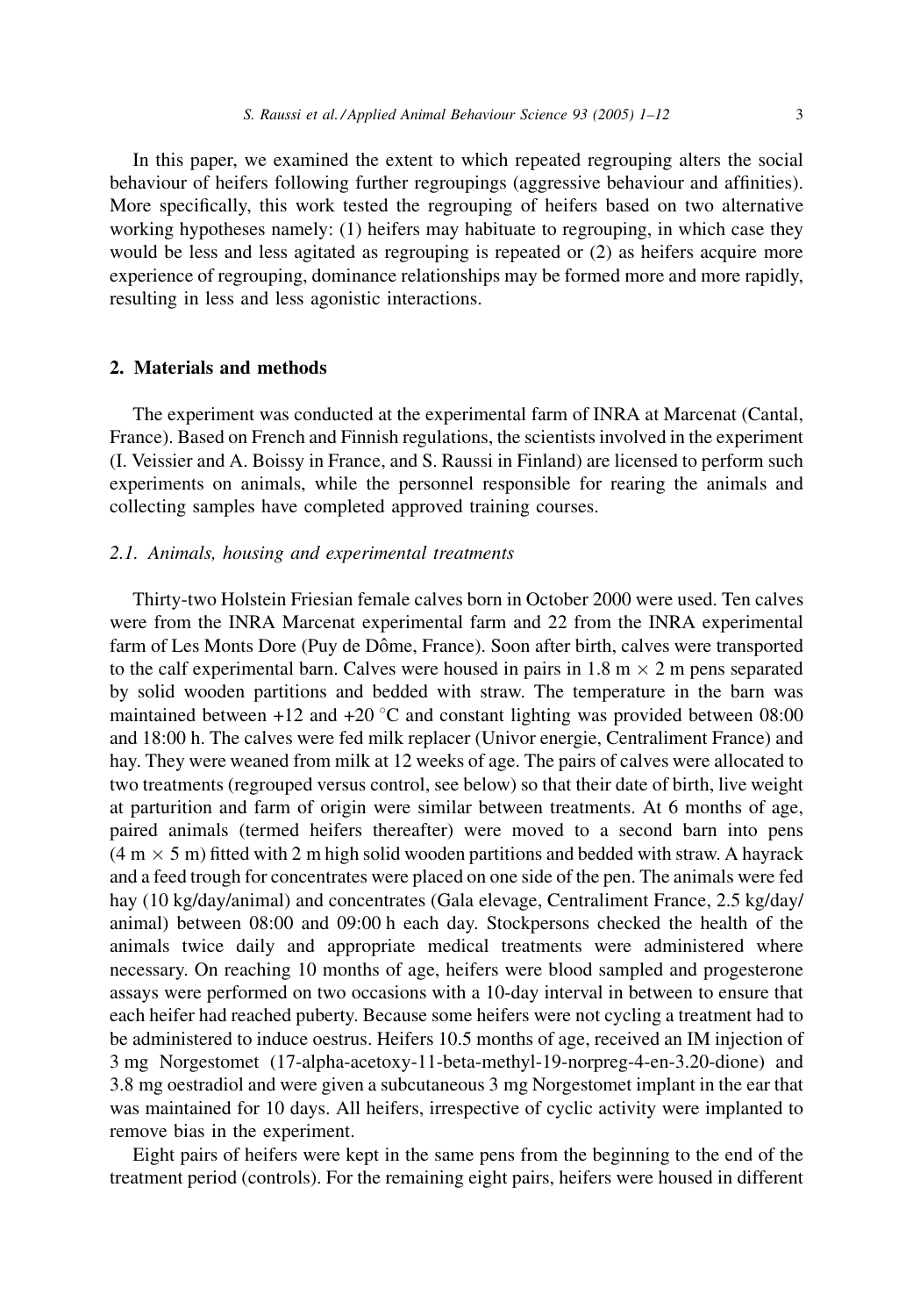<span id="page-3-0"></span>pens and different penmates repeatedly from the age of 11 months (regrouped heifers). To achieve this, each heifer was weighted separately, with control animals being returned to the original pen, while regrouped heifers were housed in different pen with an unfamiliar heifer from the same treatment group. Regrouped heifers remained in the new pen with the new penmate until the next regrouping. The weighing–regrouping procedure was performed between 14:00 and 16:00 h, being repeated twice weekly for 5 weeks, then once a week for the next 6 weeks, giving a total of 16 regroupings. From regroupings, 13 to 16, 19 pairs of heifers were comprised of animals that had prior experience of each other. However, at least 10 regroupings separated the two occasions on which the same animals met. To avoid resident–intruder effects, regrouped animals were never housed in a pen for which they had been in during the previous regrouping.

## 2.2. Measurements

Four cameras were fixed to the ceiling of the barn with each camera recording four pens (i.e. eight heifers). A fifth camera was fixed above the arena and used for the social confrontation tests (see below). Each camera was connected to a videotape recorder. The behaviour of the heifers was further encoded on a computer using the Observer Video Pro programme (Noldus, The Netherlands).

#### 2.2.1. Behaviour following regrouping

The behaviour of heifers immediately after regrouping was monitored to establish reaction to regrouping. The behaviour was recorded for 3 h directly after the 2nd, 7th, 13th and the 16th regrouping. Recordings were started after the two animals were introduced into a pen. The following activity states were distinguished: lying down, standing immobile, moving, eating (defined as the head being in the feed trough or in the hay track), licking salt and drinking. These states were mutually exclusive. The frequency and duration of individual states were calculated. Interactions between heifers were recorded as events. The interactions were classified as: fight (animal heads touching and pushing against each other), an efficient butt (violent contact of the head or horn from another animal with the recipient turning away), a non-efficient butt (same as an efficient butt but the receiver does not move away), efficient threat (the same movement as a butt but with no contact and the recipient turning away), non-efficient threat (same as an efficient threat but the receiver does not turn away), flight (animal turning the head or moving away when another approaches without any threat or butt), sniffing the penmate apart from the anogenital area, sniffing the anogenital area of the penmate, head against head (animals standing head to head without pushing), head play (animals rubbing heads against each other), head against body (one animal having the head against the penmate's body but not pushing), small butts (same as butt but not violent and often repeated), pushing (one animal having the head against the other animal's body and pushing), licking the penmate in areas other than the anogenital area, licking the anogenital area of the penmate, head on the bottom or back of the penmate, mounting, flehmen (upper lip reversed) and sniffing the pen. Events were grouped to agonistic and non-agonistic behaviours according to [Bouissou](#page-11-0) [et al. \(2001\)](#page-11-0) to calculate the latency and frequency of efficient agonistic interactions (efficient threat, efficient butt, fight and flight), non-efficient agonistic interactions (non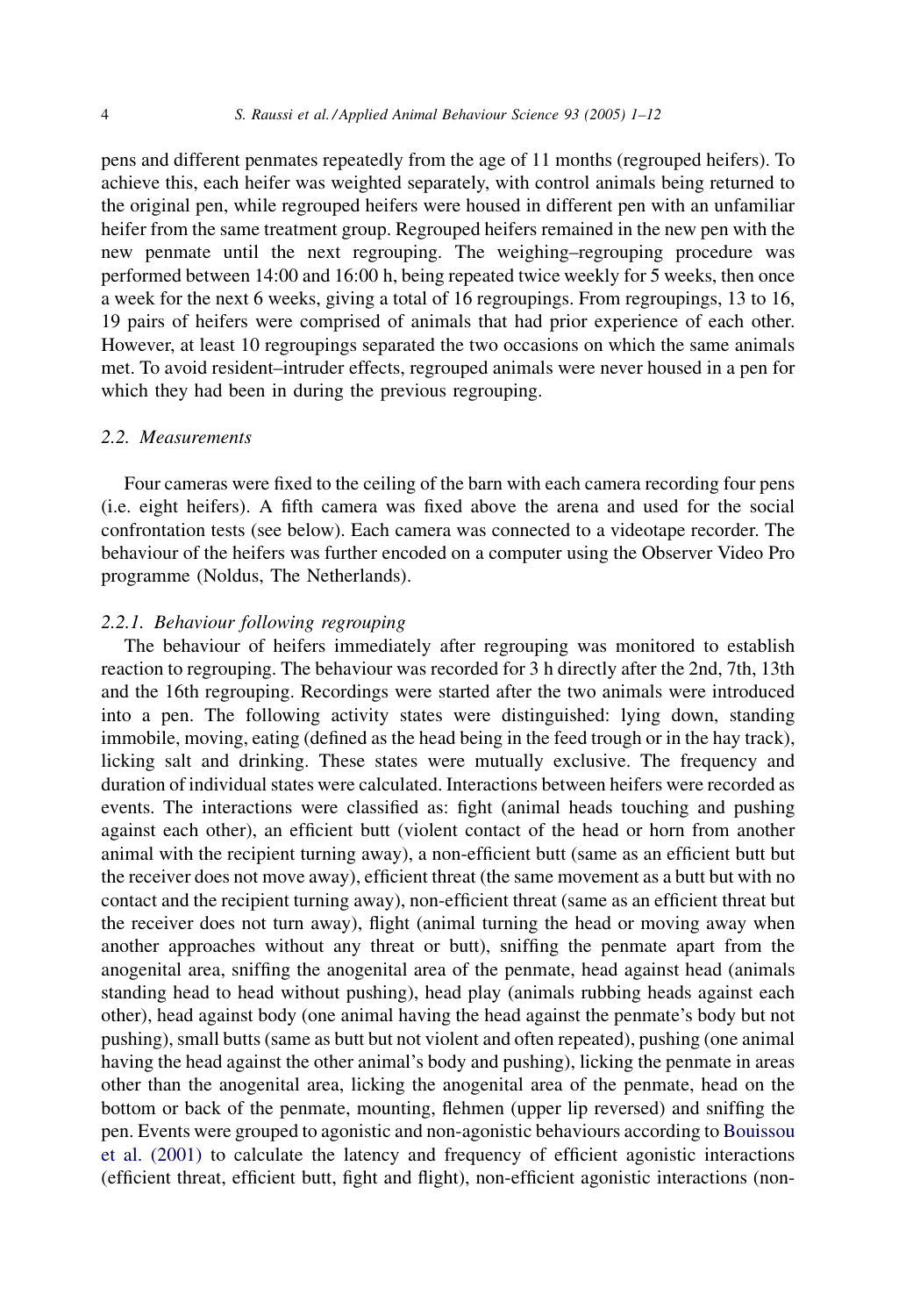efficient threat and non-efficient butt), total agonistic interactions (either efficient or nonefficient), non-agonistic interactions (head against head, head play, head against body, small butts, pushing and licking or sniffing apart from the anogenital area) and sexual interactions (sniffing or licking the anogenital area, head on the bottom or back of another animal, mounting and flehmen).

For regrouped heifers, the time when a dominance relationship was established was determined as follows: when two heifers were regrouped, aggressive behaviours (butts, threats and fights) could be displayed by one or both animals; but after a while this was expressed by only one heifer (dominant) and the other animal displayed flight behaviours (subordinate). The time (in minutes) after which one of the two heifers ceased to display aggressive behaviours and tended to express submissive behaviours was the time at which a dominance relationship was considered to be established.

## 2.2.2. Behaviour over 24 h

Heifers behaviour over 24 h was followed to establish if repeated regrouping had an effect on spontaneous social behaviour after the dominance relationship was formed. Animals were observed before the 1st regrouping and 2 days after the 5th, 12th and 16th regroupings. Five-second scans were taken every 5 min for 24 h. Two classes of behavioural states were observed: activity and proximity. The activity states were the same as for observations following regroupings (see Section [2.2.1](#page-3-0)). Proximity included three states: animals in contact with each other (bodies touching), animals not in physical contact but at a distance less than or equal to 1 m and animals at a distance of more than 1 m. For each class, states were mutually exclusive. The percentage of time spent on a given activity or proximity state, the number of changes of activity and the mean duration of activity and proximity bouts were calculated for individual animals on each observation day.

#### 2.2.3. Social confrontation test

A social confrontation test was performed to find out if further social responses towards a stranger differed between regrouped and control heifers. This test was carried out for all heifers in an arena 1 day before the 16th regrouping. The arena was situated in the barn where the heifers were housed and measured  $5.4 \text{ m} \times 7.1 \text{ m}$ , with a ground floor surrounded by 2.2 m high wooden walls. Excreta were removed from the arena floor after every test. Two heifers (one control and one regrouped) were placed together in the arena. The first animal introduced was a regrouped heifer in half the tests and a control heifer for the other half. After 4 min, a bucket of concentrates was introduced and the test continued for another 4 min. Thereafter, heifers were returned to their respective home pens. Agonistic interactions, non-agonistic interactions, sexual interactions and eating behaviour were recorded (for description see Section [2.2.1](#page-3-0)).

## 2.3. Statistics

Statistical analysis was performed using SAS (version 6.12, SAS Institute Inc., USA; [SAS, 1989](#page-11-0)). When a Gaussian distribution and homogenous variance of residuals was confirmed, the General Linear Model (GLM) was used to assess treatment effects. To account for group effects, animal pairs were used as a random factor for all data collected in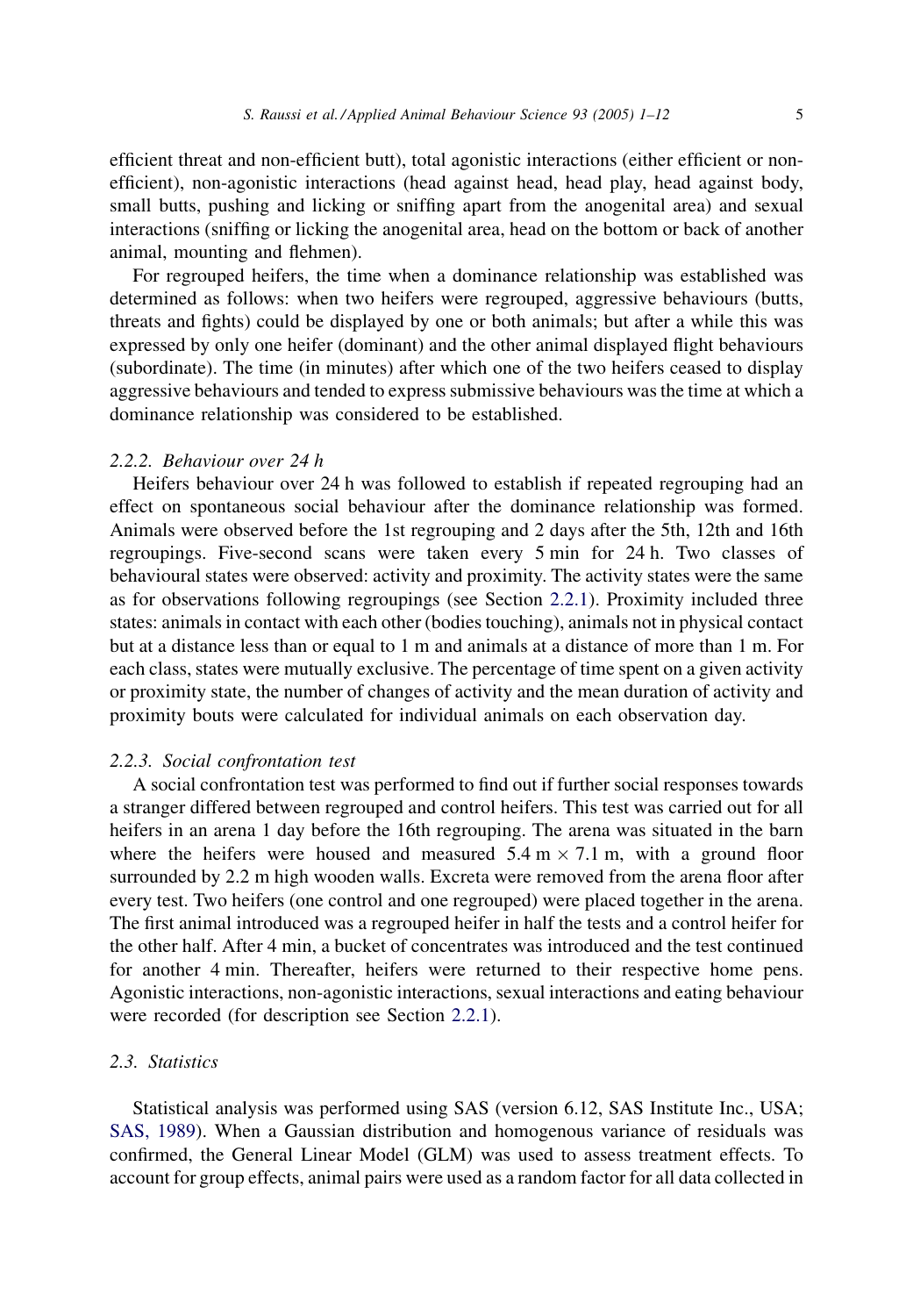the home pens (except proximity and time to establish dominance for which there were only single observations per pens) and treatment effects were evaluated against pair effects. Since animal pairing was changed by regrouping, data could not be analysed by ANOVA for repeated measures. However, to assess whether heifers learned to form a dominance relationship as the number of regrouping increased, within animal comparisons of the time necessary to establish a dominance relationship was performed by considering individual regrouped animals as the unit of observation and running an ANOVA for repeated measures. Means and standard errors are presented. Effects were considered significant at  $P < 0.05$  and  $P < 0.10$  were considered as a trend.

## 3. Results

#### 3.1. Behaviour following regrouping

After each regrouping, regrouped heifers sniffed their pen more frequently than the controls ([Fig. 1a](#page-6-0);  $F_{1,14} \geq 5.31$ ,  $P < 0.05$ ), spent more time standing immobile ([Fig. 1](#page-6-0)b;  $F_{1,14} \ge 9.45$  after the 2nd and 7th regroupings and  $F_{1,14} = 3.36$  after the 16th regrouping,  $P < 0.01$  and  $P = 0.09$ ), and less time lying down [\(Fig. 1c](#page-6-0);  $F_{1,14} \ge 5.88$  after the 2nd and 7th regroupings and  $F_{1,14} = 3.40$  after the 16th regrouping,  $P < 0.05$  and  $P = 0.09$ ).

Regrouped heifers exhibited agonistic interactions more rapidly and at a higher frequency than the controls who expressed few agonistic interactions [\(Fig. 2a](#page-7-0) and b; latency of first agonistic interaction:  $F_{1,14} \geq 21.0$ ,  $P < 0.001$ ; Frequency of agonistic interactions:  $F_{1,14} \ge 10.4$ ,  $P < 0.01$ ). Agonistic interactions were generally efficient in regrouped heifers and inefficient for the controls: after the 2nd, 7th, 13th and 16th regroupings,  $91 \pm 2.58$ ,  $92 \pm 3.24$ ,  $86 \pm 6.18$  and  $94 \pm 1.49\%$  of agonistic interactions were efficient in regrouped heifers versus  $10 \pm 7.28$ ,  $6 \pm 6.25$ ,  $11 \pm 6.93$  and  $33 \pm 11.4\%$ in controls  $(F_{1,14} \ge 20.7, P < 0.001)$ . After the 7th regrouping, regrouped heifers exchanged more non-agonistic interactions than the controls ([Fig. 2](#page-7-0)c;  $F_{1,14} = 12.2$ ,  $P < 0.01$ ) and exchanged more sexual interactions after the 7th regrouping (20.0  $\pm$  5.32 versus  $1.13 \pm 0.43$ ;  $F_{1,14} = 9.78$ ,  $P < 0.01$ ), which tended to continue for the 16th regrouping  $(7.50 \pm 1.65$  versus  $17.6 \pm 3.38$ ,  $F_{1,14} = 4.10$ ,  $P = 0.06$ ).

Dominance relationships were established the most quickly after the 7th regrouping  $(84 \pm 20 \text{ min} \text{ versus } 134 \pm 17 \text{ min}; 121 \pm 22 \text{ min} \text{ and } 158 \pm 56 \text{ min} \text{ after the } 2 \text{nd}, 13 \text{th}$ and the 16th regroupings). The time taken to establish a dominance relationship was significantly lower at the 7th regrouping than the 2nd or 16th regrouping ( $F_{1,15} \ge 7.25$ ,  $P < 0.05$ ), with a tendency towards a significant difference between the 7th and 13th regrouping  $(F_{1,15} = 3.73, P = 0.07)$ .

## 3.2. Behaviour over 24 h

Results for heifers activity and proximity over 24 h before the 1st regrouping and after the 5th, 12th and 16th regroupings are presented in [Table 1.](#page-8-0) Before the 1st regrouping, there were no differences in activity or proximity between animals. After the 5th regrouping,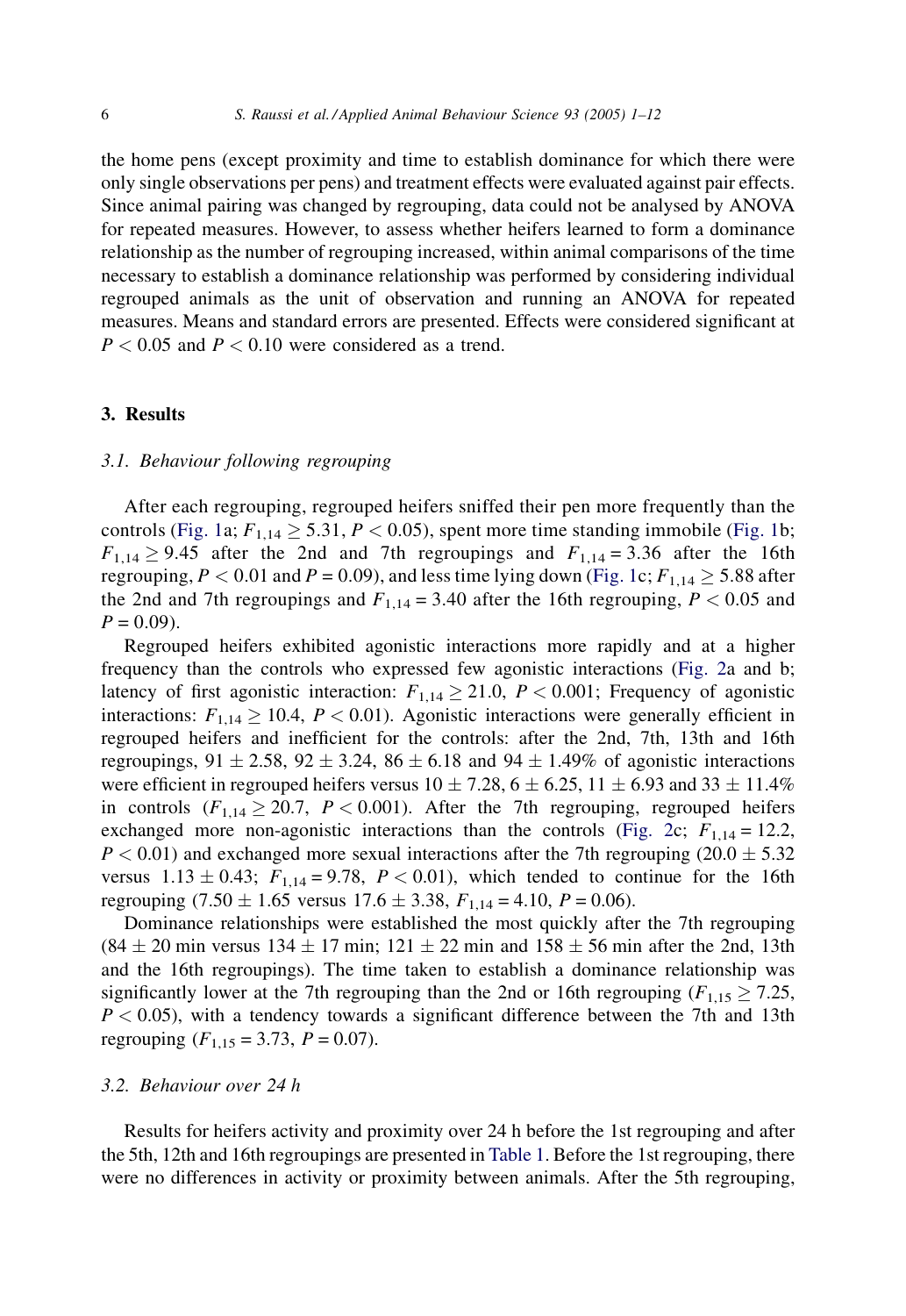<span id="page-6-0"></span>

Fig. 1. General activity of heifers during the 3 h following a regrouping 2, 7, 13 and 16. Regrouped heifers  $(n = 16, \blacksquare)$  are compared with controls  $(n = 16, \square)$ . (a) Frequency of sniffing a pen; (b) time spent standing immobile; (c) time spent lying down. ANOVAs were run at each time point to compare treatments;  $P < 0.10$ ;<br>\*P < 0.05; \*\*P < 0.01; \*\*\*P < 0.001. E values are given in the text  $^{*}P < 0.05$ ;  $^{**}P < 0.01$ ;  $^{***}P < 0.001$ . *F*-values are given in the text.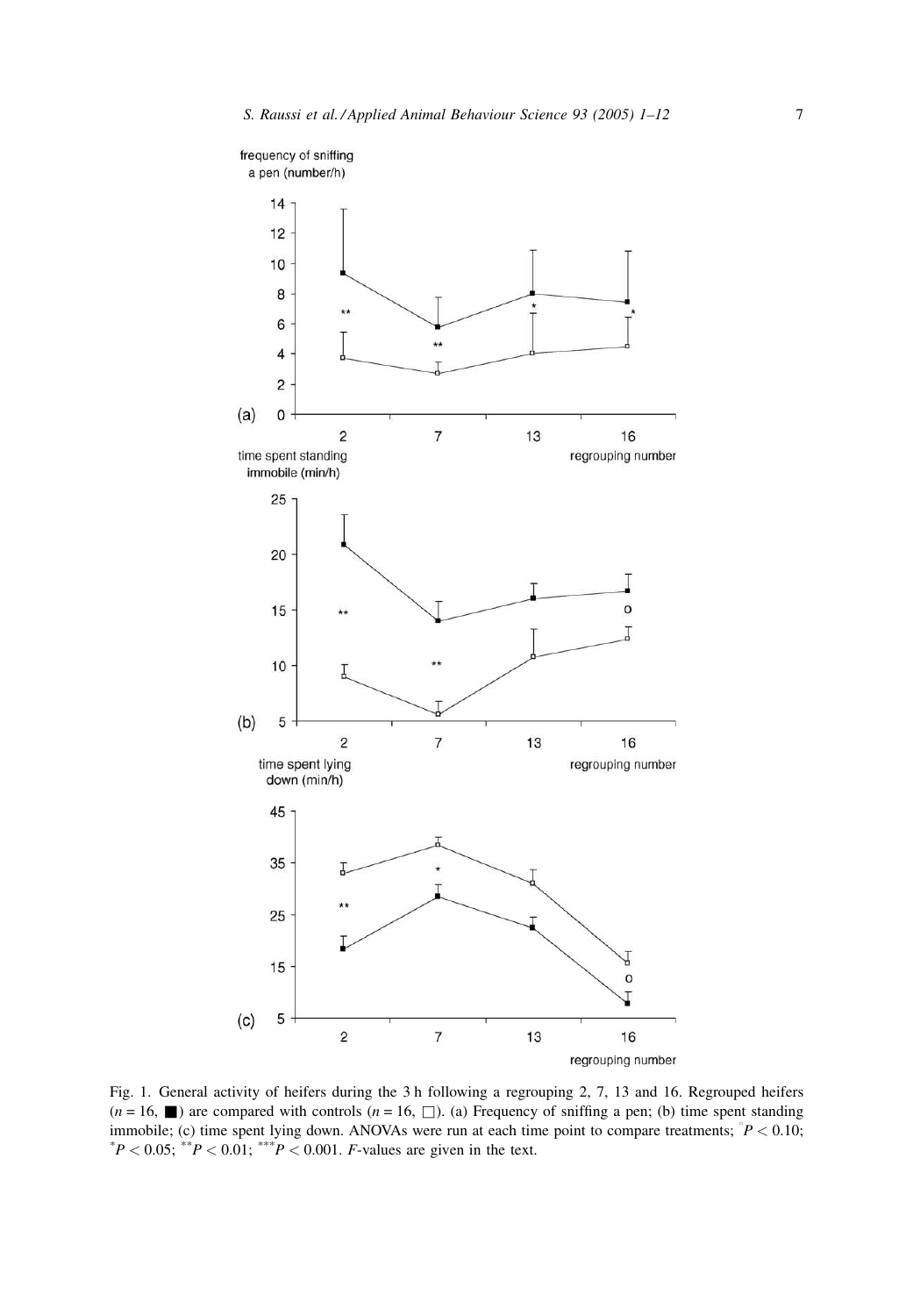<span id="page-7-0"></span>

Fig. 2. Agonistic and non-agonistic interactions of heifers during the 3 h following a regrouping 2, 7, 13 and 16. Regrouped heifers ( $n = 16$ ,  $\blacksquare$ ) are compared with controls ( $n = 16$ ,  $\square$ ). (a) Latency of first agonistic interaction; (b) frequency of agonistic interactions; (c) frequency of non-agonistic interactions. ANOVAs were run at each time point to compare treatments;  ${}^{*}P < 0.05$ ;  ${}^{*}P < 0.01$ ;  ${}^{*}P < 0.001$ . *F*-values are given in the tex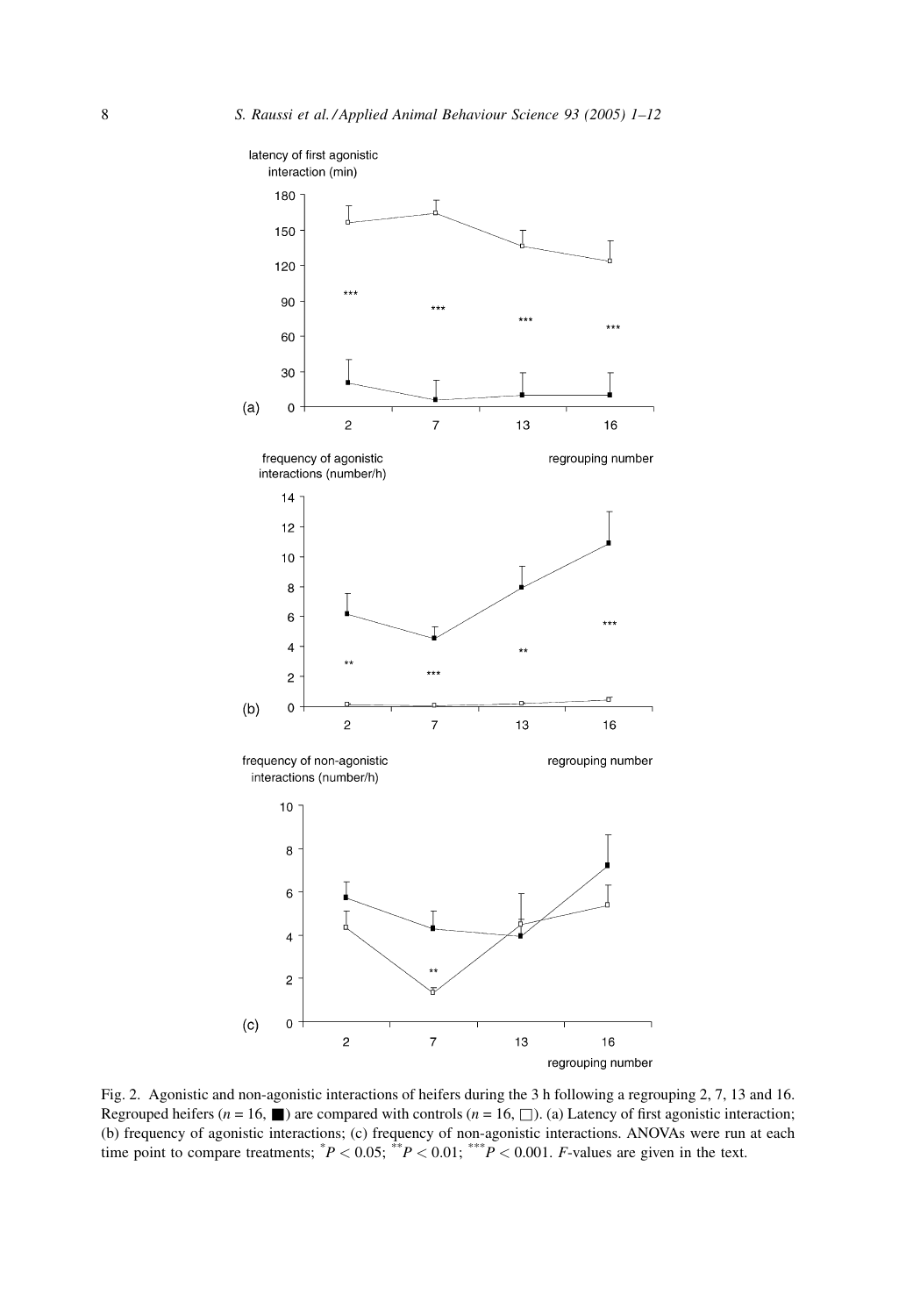<span id="page-8-0"></span>Table 1

|                                      | Mean              |                       | S.E. | $F_{1,14}$ | $\overline{P}$ |
|--------------------------------------|-------------------|-----------------------|------|------------|----------------|
|                                      | Control<br>$n=16$ | Regrouped<br>$n = 16$ |      |            |                |
| Activity                             |                   |                       |      |            |                |
| Before 1st regrouping                |                   |                       |      |            |                |
| % of scans moving                    | 0.17              | 0.13                  | 0.00 | 0.26       | NS.            |
| Mean duration of activity bout (min) | 22.0              | 20.1                  | 0.10 | 0.72       | NS.            |
| Number of activity changes           | 68.4              | 72.3                  | 1.45 | 0.23       | NS.            |
| After 5th regrouping                 |                   |                       |      |            |                |
| % of scans moving                    | 0.26              | 0.48                  | 0.00 | 2.01       | NS.            |
| Mean duration of activity bout (min) | 20.1              | 19.4                  | 0.10 | 0.15       | NS.            |
| Number of activity changes           | 73.1              | 75.9                  | 1.92 | 0.16       | NS.            |
| After 12th regrouping                |                   |                       |      |            |                |
| % of scans moving                    | 0.35              | 0.17                  | 0.00 | 1.08       | NS.            |
| Mean duration of activity bout (min) | 20.6              | 18.8                  | 0.09 | 1.14       | NS.            |
| Number of activity changes           | 70.8              | 77.6                  | 1.65 | 1.21       | <b>NS</b>      |
| After 16th regrouping                |                   |                       |      |            |                |
| % of scans moving                    | 0.19              | 0.61                  | 0.00 | 5.97       | 0.05           |
| Mean duration of activity bout (min) | 23.6              | 19.5                  | 0.15 | 5.78       | 0.05           |
| Number of activity changes           | 62.8              | 74.3                  | 2.15 | 5.31       | 0.05           |
| Proximity                            |                   |                       |      |            |                |
| Before 1st regrouping                |                   |                       |      |            |                |
| % of scans in contact                | 1.95              | 1.60                  | 0.00 | 0.27       | NS.            |
| $%$ of scans more than 1 m away      | 48.3              | 51.6                  | 0.06 | 0.12       | NS.            |
| Mean duration of contact bout (min)  | 6.30              | 5.65                  | 0.12 | 0.36       | NS.            |
| After 5th regrouping                 |                   |                       |      |            |                |
| % of scans in contact                | 2.56              | 1.48                  | 0.00 | 4.23       | 0.06           |
| $%$ of scans more than 1 m away      | 68.0              | 74.6                  | 0.04 | 1.85       | NS.            |
| Mean duration of contact bout (min)  | 7.90              | 5.25                  | 0.13 | 5.07       | 0.05           |
| After 12th regrouping                |                   |                       |      |            |                |
| % of scans in contact                | 1.48              | 3.77                  | 0.01 | 1.83       | NS.            |
| $%$ of scans more than 1 m away      | 52.3              | 70.7                  | 0.07 | 4.34       | 0.06           |
| Mean duration of contact bout (min)  | 5.20              | 6.80                  | 0.14 | 0.04       | NS.            |
| After 16th regrouping                |                   |                       |      |            |                |
| % of scans in contact                | 2.21              | 3.39                  | 0.00 | 1.87       | NS.            |
| % of scans more than 1 m away        | 54.8              | 64.0                  | 0.05 | 1.53       | NS.            |
| Mean duration of contact bout (min)  | 7.20              | 6.05                  | 0.08 | 2.01       | <b>NS</b>      |

Behaviour over 24 h for control (not regrouped) and regrouped heifers before the 1st regrouping and 2 days after the 5th, 12th and 16th regroupings

regrouped heifers tended to be less frequently in contact with each other and the duration of contact bouts was shorter than for the controls. After the 12th regrouping, regrouped heifers tended to be over 1 m away from each other more often than the controls. After the 16th regrouping, regrouped heifers moved and changed activity more often with shorter activity bouts than the controls.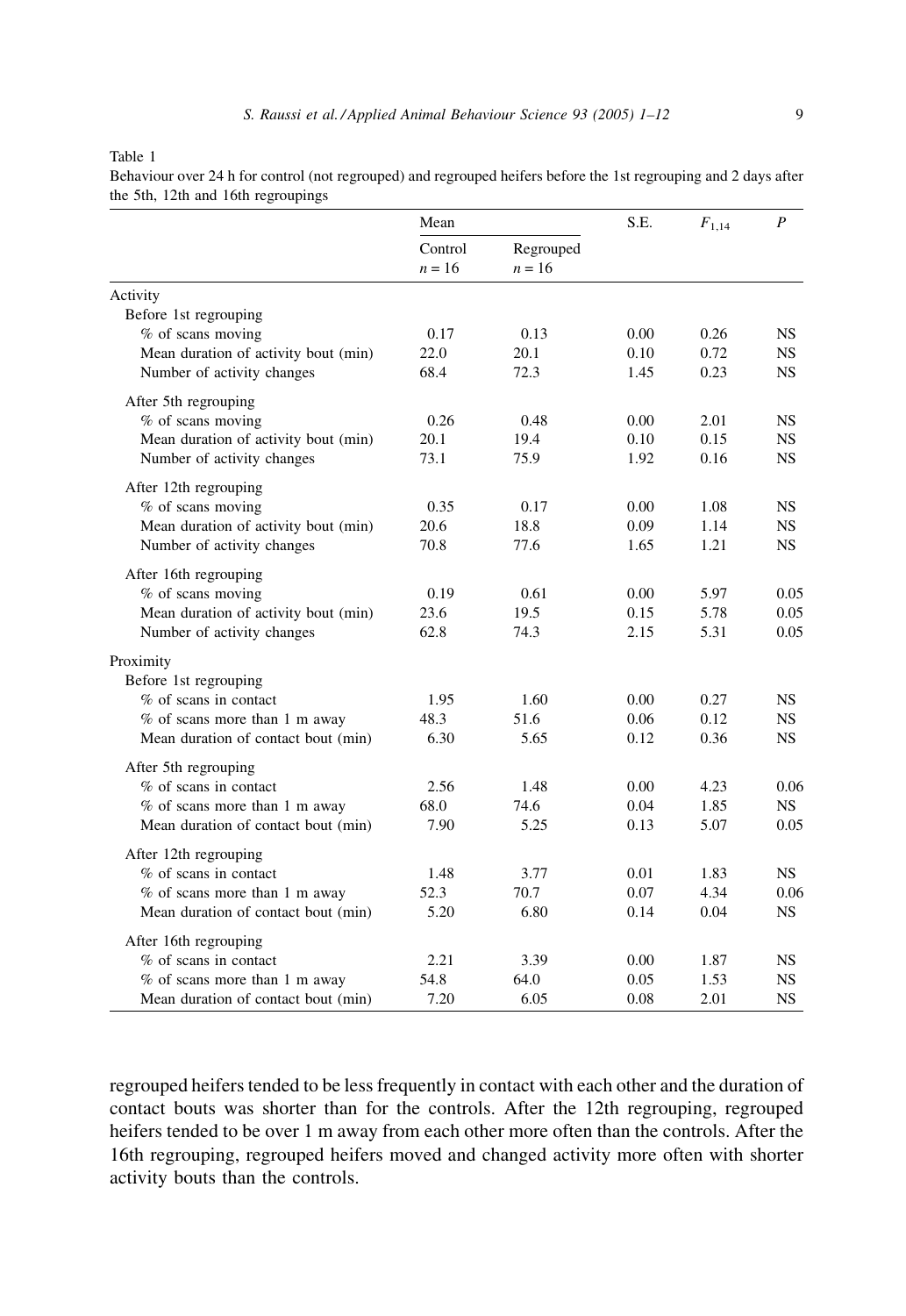#### 3.3. Social confrontation test

During the social confrontation test, heifers performed on average 11.7  $(\pm 1.12)$ agonistic interactions, 2.75 ( $\pm$ 0.44) non-agonistic interactions, 3.25 ( $\pm$ 0.96) sexual interactions and ate for 1.54 min  $(\pm 0.17)$ , with no significant differences between treatments.

## 4. Discussion

In this study, heifers did not habituate to regrouping. After regroupings 2, 7 and 16 regrouped heifers were more active (less time spent lying down and more standing immobile and sniffing the pen) than control heifers. Hence, heifers still responded to regrouping even on the 16th occasion. These findings are in contrast with those of [Veissier](#page-11-0) [et al. \(2001\)](#page-11-0) who reported that calves appeared to habituate to repeated regrouping. A reasonable explanation for this discrepancy could be related to the sexual maturity of heifers used in this experiment, which was controlled prior to regrouping. [Bouissou \(1977\)](#page-11-0) found that for dairy heifers, adult types of agonistic interactions, such as butts and threats, increase substantially around the onset of first oestrus. Thus, agonistic behaviour of calves in the study of [Veissier et al. \(2001\)](#page-11-0) was probably undeveloped while it was fully developed in heifers used in the current study. When calves are mixed with new partners, they exchange more non-agonistic than agonistic interactions ([Veissier et al., 2001](#page-11-0)) while the heifers in this study exchanged both interactions at about the same frequency  $(4-11)$ interactions per hour). The habituation process includes a decline in response to a neutral stimulus that is repeatedly presented ([Mackintosh, 1987](#page-11-0)). The lack of habituation of heifers to regrouping may be due to regrouping not being a neutral stimulus, since it induces aggressive behaviours, and may therefore be an adverse experience.

The first regroupings appeared to ease the establishment of dominance relationships, with the least agonistic interactions and most rapid development of dominance relationships being observed after the 7th regrouping. These findings are consistent with earlier observations in heifers ([Bouissou, 1975\)](#page-11-0). However, after the 7th regrouping, the frequency of agonistic interactions started to increase, such that after the 16th regrouping there were more agonistic interactions compared with previous regroupings. The lower level of aggression on the 7th regrouping cannot be attributed to familiarity of animals, because on the 7th regrouping no regrouped animals had previous experience of each other, whereas on the 13th regrouping two animals had met before, while all regrouped heifers on the 16th regrouping had met before. Besides, the establishment of dominance occurred over the longest period after the 16th regrouping. After the 16th regrouping, an average of 160 min was required before one of the pair of heifers ceased aggressive behaviours. This time period is close to the end of the 3 h observation period. Thus, dominance was probably not established in most cases. Further, the dominance relationship was established for only two of the eight heifer pairs, within 2 h following the 16th regrouping, whereas [Bouissou](#page-11-0) [\(1974\)](#page-11-0) reported that 84% of such relationships are established within an hour for 18 month-old heifers. Hence, if the experience of regrouping is necessary to accelerate the formation of a dominance relationship, and thereby reduce agonistic interactions, it does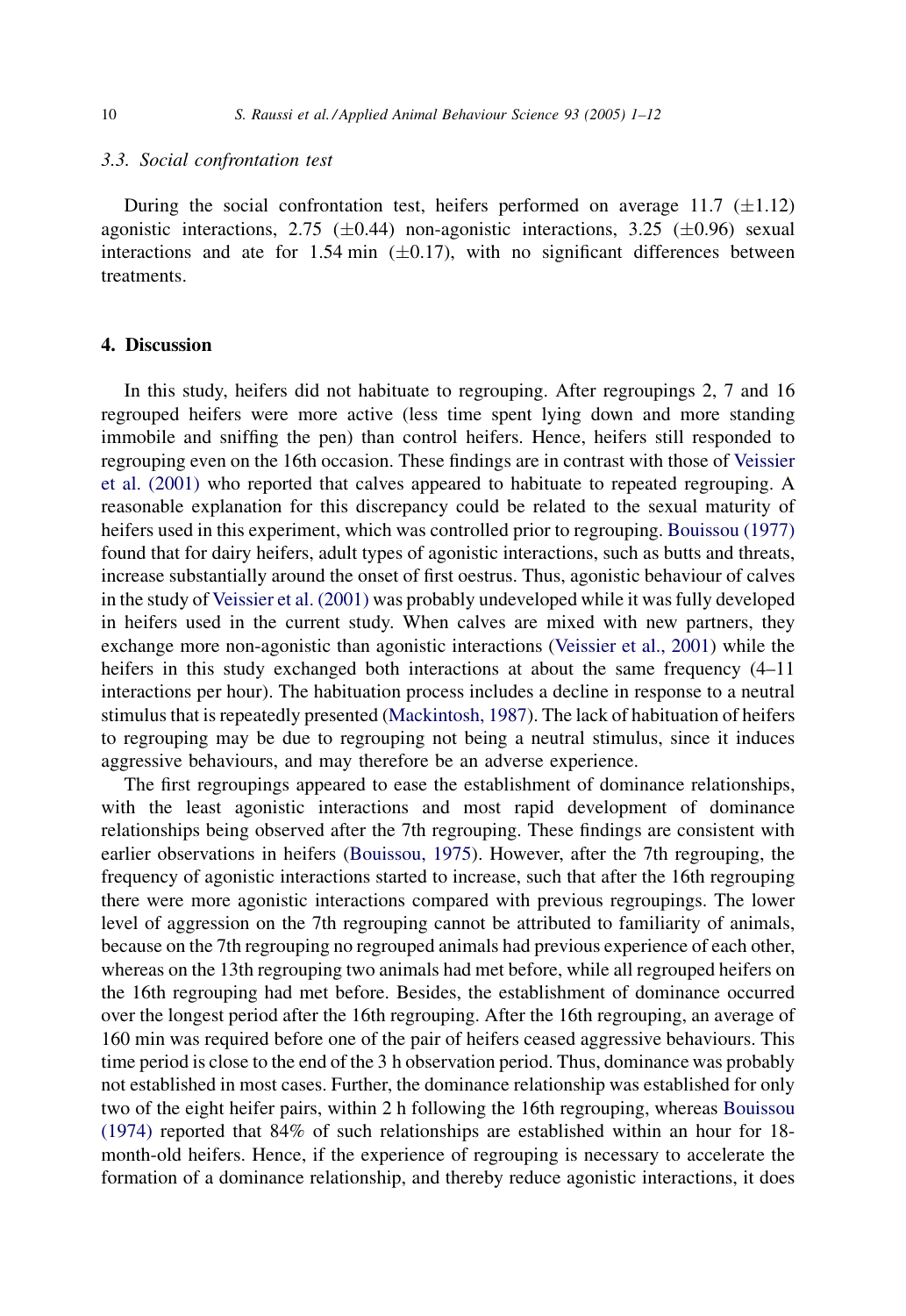not need to be extensive. Our results suggest that for groups of two heifers, an optimum experience may be around seven regroupings. However, variation between successive regroupings was not followed precisely, and therefore it can only be suggested that a true optimum lies between 3 and 12 regroupings, and that no further improvements are likely to be obtained when regrouping is extensively repeated.

Control heifers were less aggressive among themselves and spent more time close to each other compared with regrouped heifers. This was seen in the 24 h following the 5th and 12th regroupings. Previous findings have shown that heifers housed together for their first 6 months of life exchange very few agonistic interactions and form stable preferential relationships (Bouissou and Andrieu, 1978; Bouissou and Hövels, 1976). Preferred penmates stay close to each other especially during feeding and resting [\(Bouissou and](#page-11-0) Hövels, 1976). It is well known that the early period is the most suitable for the complete development of preferential relationships ([Bouissou and Andrieu, 1978; Reinhardt and](#page-11-0) [Reinhardt, 1982\)](#page-11-0). In our experiment regrouping treatments were started when heifers were 11 months of age. Thus, heifers had time to form stable relationships before the first regrouping. This explains why control heifers were closer to their permanent penmate than regrouped heifers, who knew each other for only a few days.

Regrouped heifers were more active than the controls, but only after the last 16th regrouping: they moved more, had shorter activity bouts and changed their activity more frequently. A group of familiar cattle has a calming effect on its members ([Boissy and Le](#page-11-0) [Neindre, 1990; Takeda et al., 2003](#page-11-0)). Our results suggest that this calming effect diminishes when animals are repeatedly regrouped.

No differences were observed in social confrontation tests between regrouped and control heifers. At the end of the experiment, eight heifers (four controls and four regrouped) were maintained as a group and reared together until calving. On reaching 2.5 years of age, pairs of one regrouped and one control heifer were subjected to a feeding competition test using the methodology developed by [Bouissou \(1977\)](#page-11-0) (results not reported here). No differences in the interactions initiated by heifers from the two treatments were observed. Thus, extensive regrouping, or rearing for one year with the same penmate, does not appear to modify the subsequent social behaviour of heifers.

In conclusion, in pairs of heifers, a dominance relationship was most rapidly established after the 7th regrouping with the fewest agonistic interactions and a reduction in subsequent activity level, while the opposite was true after the 16th regrouping. Therefore, there seems to be an optimum amount of social experience after which an increase in regrouping experience does not appear to assist the establishment of dominance relationships, and may even alter it. A social hierarchy helps to reduce conflicts and fighting [\(Bouissou and Signoret, 1970](#page-11-0)), and therefore it is recommended that heifers are regrouped on several occasions to prepare them for integration into the main adult dairy herd.

#### Acknowledgements

We appreciate the staff of the INRA Marcenat farm for the rearing and handling of calves and heifers. This study was financially supported by INRA. S. Raussi gratefully